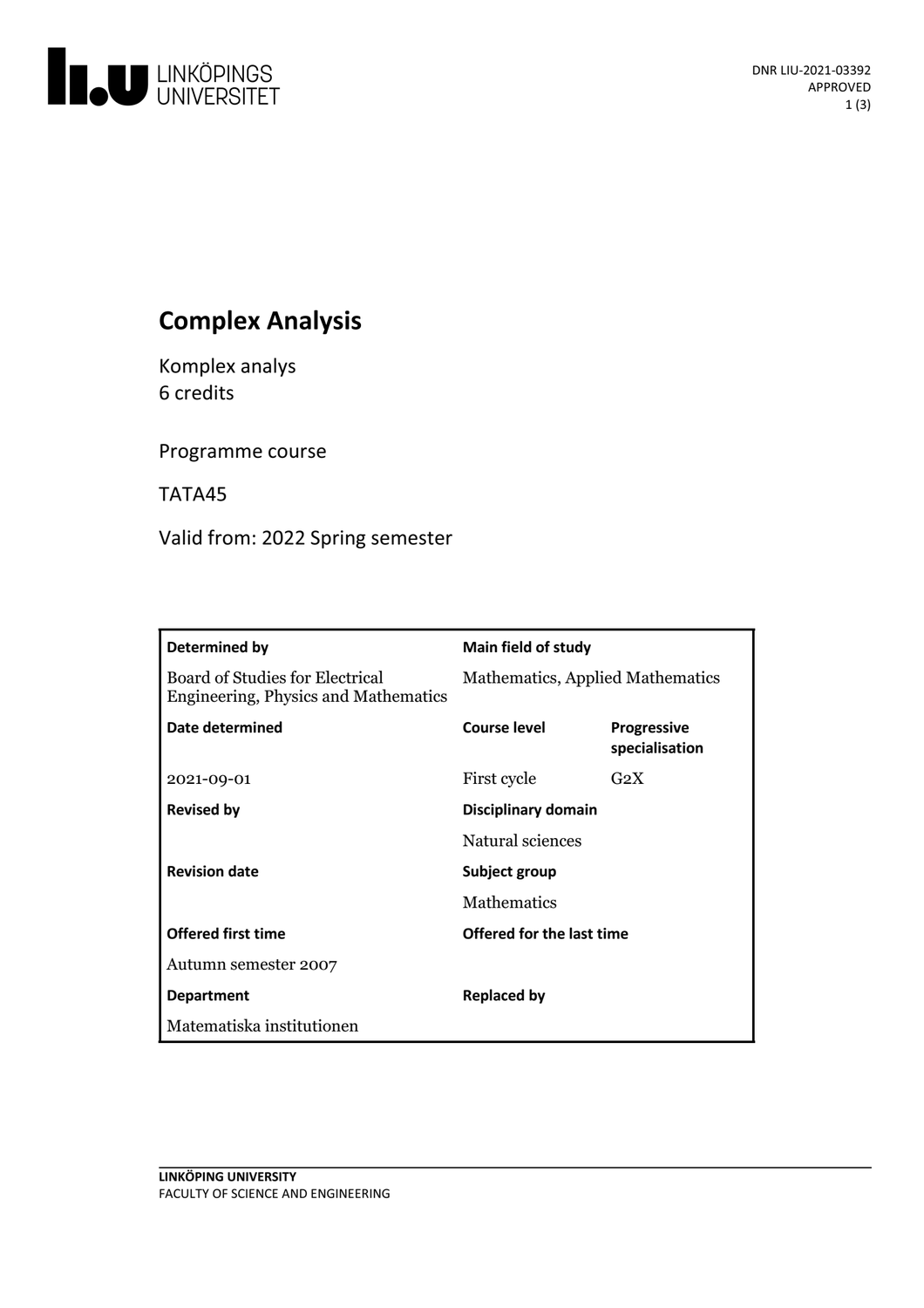# Course offered for

- Master of Science in Industrial Engineering and Management
- Master of Science in Industrial Engineering and Management International
- Master of Science in Applied Physics and Electrical Engineering
- Master of Science in Applied Physics and Electrical Engineering International
- Bachelor's Programme in Mathematics

## Prerequisites

Linear Algebra and Calculus in ona and several variables or equivalent. Vector calculus is recommended but not necessary.

# Intended learning outcomes

The course will give basic proficiency in one-variable complex analysis required for subsequent studies. After completing this course, students should

- be able to define and explain basic concepts such as analytic function och harmonic function, and discuss connections between these function classes
- be familiar with the elementary functions and their properties
- be able to classify different types of singular points and discuss their characteristic properties
- be able to formulate and use central results in complex analysis such as the Cauchy-Riemann equations, the Cauchy integral theorem and formula and their applications, the maximum principle,Taylor and Laurent expansions of analytic functions, the residue theorem and itsapplications, the argument principle and how to use it
- know the fundamental properties of linear fractional transformations and how to use them in conformal mapping.

### Course content

Complex numbers. The notion of analytic function. Elementary functions. Complex line integrals. Cauchy's integral theorem and formula. Taylor and Laurent series. Residue calculus. The argument principle. Linear fractional transformations.

# Teaching and working methods

Lectures and lessons.